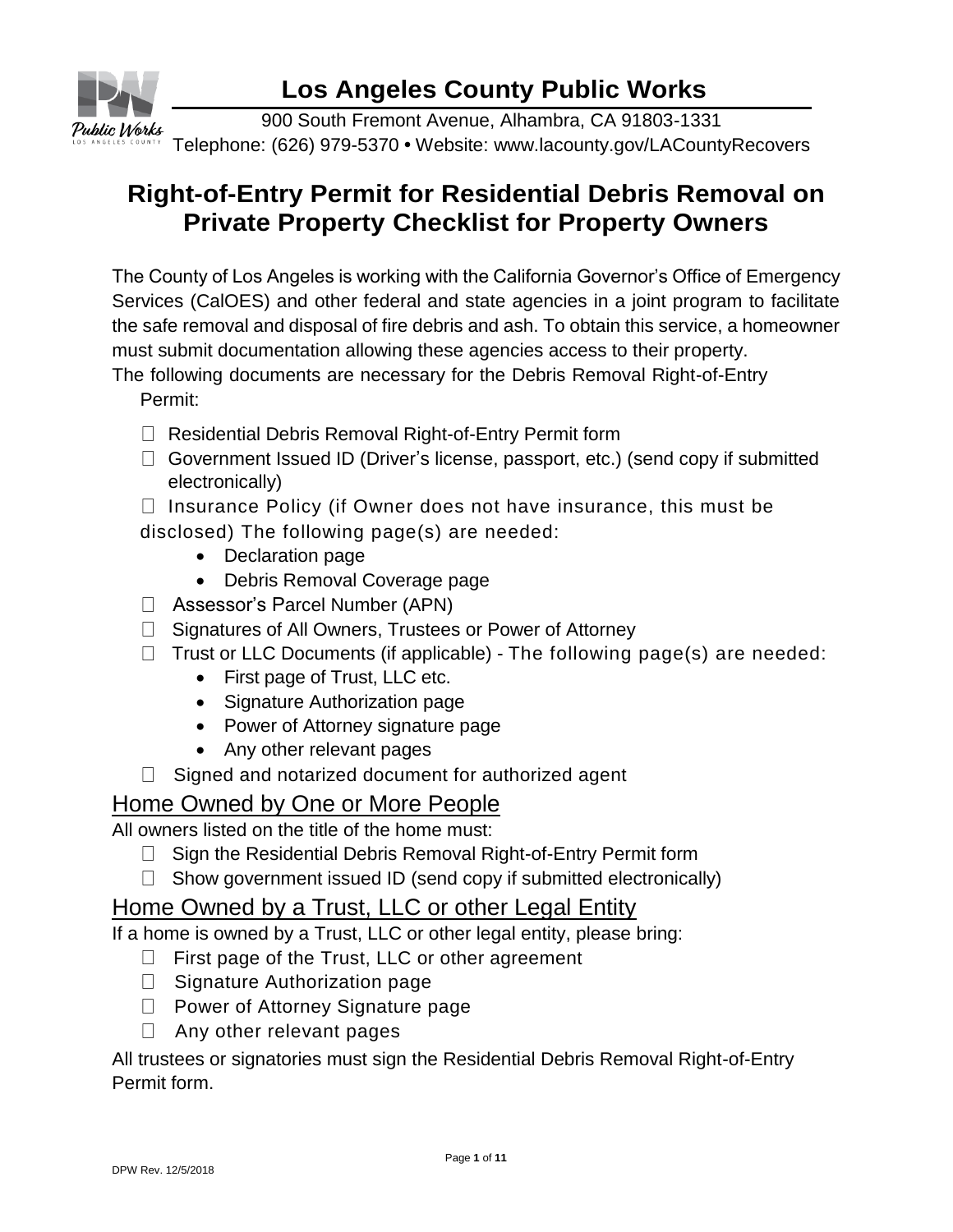

900 South Fremont Avenue, Alhambra, CA 91803-1331 Telephone: (626) 979-5370 **•** Website: www.lacounty.gov/LACountyRecovers

#### **SUBMITTAL CAN BE MADE IN PERSON AT THE WOOLSEY FIRE DISASTER RECOVERY CENTERS**

**Conrad L. Hilton Foundation Building: 30440 Agoura Road, Agoura Hills, CA 91301**

**OR**

**The Old Malibu Courthouse: 23525 W. Civic Center Way, Malibu, CA 90265**

**OR VIA EMAIL: [woolseyfire@dpw.lacounty.gov](mailto:woolseyfire@dpw.lacounty.gov)**

**DEADLINE FOR SUBMITTAL IS JANUARY 28, 2019**

**For questions, contact the Debris Removal Hotline at (626) 979-5370. For additional fire-related resources, visit www.lacounty.gov/LACountyRecovers**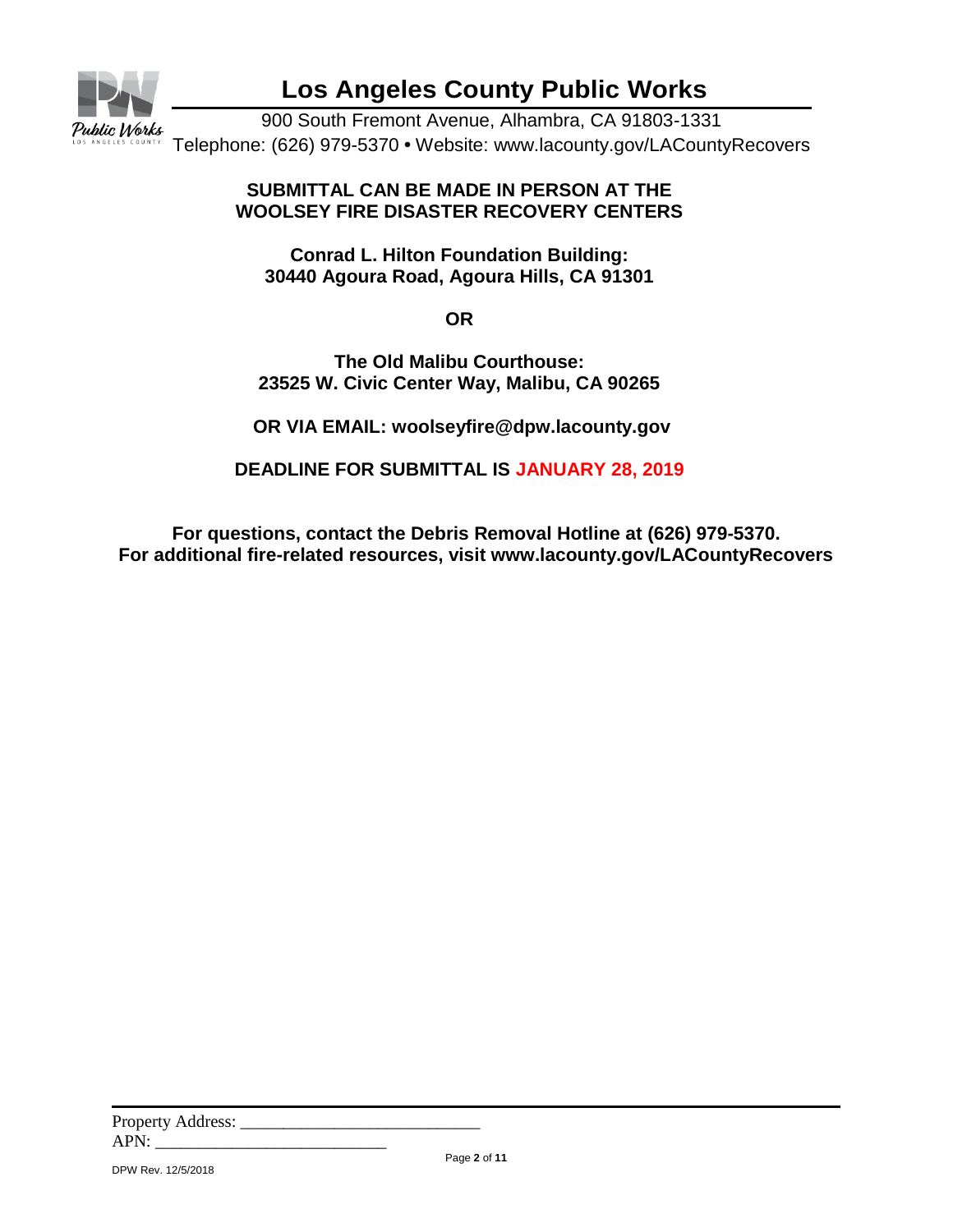

900 South Fremont Avenue, Alhambra, CA 91803-1331 Telephone: (626) 979-5370 **•** Website: www.lacounty.gov/LACountyRecovers

## **Right-of-Entry Permit for Residential Debris Removal on Private Property Form**

This form *must* be completed and submitted by: **Monday, January 28, 2019**

| <b>Owner Name:</b>               |                              |
|----------------------------------|------------------------------|
| <b>Phone Number &amp; Email:</b> |                              |
| <b>Property Address:</b>         | Unincorporated<br>or<br>Citv |
| Assessor's Parcel Number (APN):  |                              |
| Age of Structure(s):             |                              |

I / we, \_\_\_\_\_\_\_\_\_\_\_\_\_\_\_\_\_\_\_\_\_\_\_\_\_\_\_\_\_\_\_\_\_\_\_\_\_\_\_\_\_\_\_\_\_\_\_\_\_\_\_\_\_\_\_\_\_\_\_\_\_\_\_\_,

certify that I am / we are the owner(s) or authorized agent(s) of the real property located at the above address (hereinafter "Owner"). I hereby certify that I have full power and authority to execute this Right of Entry (ROE) Permit without the need for any further action, including, but not limited to, notice to or approval from any other party.

I / we hereby grant the County of Los Angeles, as well as the State of California, and the Federal Government, and their officers, employees, agencies, and independent contractors (collectively, the "Government"), a ROE upon the real property specified above by address and APN (hereafter the "Property").

1. **Time Period**: This ROE shall expire 36 months after the date of the Owner's signature(s), below, or when the debris removal activities described below are complete, as determined in the sole discretion of the Government, whichever date is sooner.

2. **Purpose**: The Government is granted this ROE to inspect, test, remove, and clear wildfire-generated debris of whatever nature including but not limited to burned or partially burned structures, ash, concrete foundations, contaminated soil, vehicles, trailers, waste or other debris from the Property ("Debris Removal"). Tree or tree limbs and shrubbery deemed hazardous to work crews, or obstructing their access to the debris clearance site, may also be removed to accomplish this work.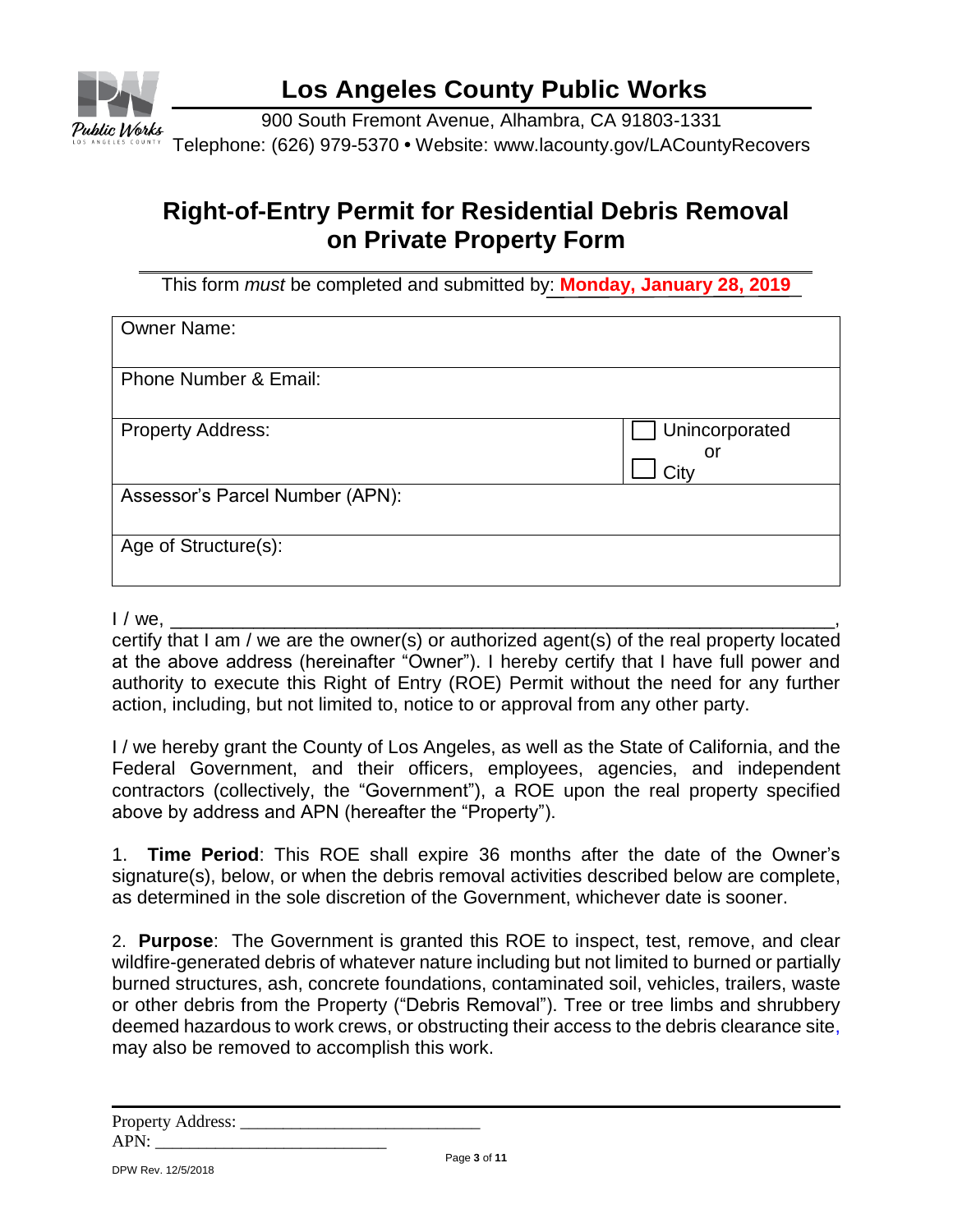

900 South Fremont Avenue, Alhambra, CA 91803-1331 Telephone: (626) 979-5370 **•** Website: www.lacounty.gov/LACountyRecovers

3. **Authorized Activities**: Owner hereby grants to the Government, the right to determine, in the Government's sole discretion, which materials and items on the Property are eligible for Debris Removal. Owner is responsible for removing, at Owner's expense, any items not eligible for Debris Removal. Owner's failure to remove items not eligible for Debris Removal may later be deemed a public nuisance by local officials.

4. **Reimbursement**: All Debris Removal activities are provided by the Government at no direct cost to Owner. However, the Owner agrees hereby to file an insurance claim if Owner possesses homeowner's or property insurance. Most homeowner's insurance policies include coverage for debris removal. State and federal law require Owner to assign any debris removal insurance proceeds to the Government to avoid a duplication of benefits (42 USC 5155; 44 CFR 204.62). In consideration of the Government's agreement to perform Debris Removal, Owner agrees to inform the insurance company listed below of this assignment and agrees to release their insurance information to the Government.

**Specified Debris Removal Insurance Coverage:** If Owner's insurance in effect at the time of the wildfire provides specific coverage for debris removal, Owner hereby assigns any and all rights, benefits, and proceeds with respect to these particular specific coverages to County and hereby authorizes that any benefits or proceeds be paid directly to County. Owner shall not be liable for any further costs to County.

**No Specified Debris Removal Insurance Coverage:** If Owner's insurance in effect at the time of the wildfire does not provide specific and separate coverage for debris removal, but debris removal coverage is included within another larger coverage category, payment to County shall be limited to the unused benefit amount, after the residence is rebuilt. Owner shall not be liable for further costs to County. Owner hereby assigns any and all rights, benefits, and proceeds of any unused benefit amount that is eligible for debris removal remaining in a larger coverage category to County.

In the event the insurance companies listed below issue insurance proceeds for Debris Removal directly to Owner, Owner shall promptly inform County of the amount of such proceeds and remit such insurance proceeds to County.

\_\_\_\_\_\_\_\_\_\_\_\_\_\_\_\_\_\_\_\_\_\_\_\_\_\_\_\_\_\_\_\_\_\_\_\_\_\_\_\_\_\_\_\_\_\_\_\_\_\_\_\_\_

\_\_\_\_\_\_\_\_\_\_\_\_\_\_\_\_\_\_\_\_\_\_\_\_\_\_\_\_\_\_\_\_\_\_\_\_\_\_\_\_\_\_\_\_\_\_\_\_\_\_\_\_\_\_\_\_\_

\_\_\_\_\_\_\_\_\_\_\_\_\_\_\_\_\_\_\_\_\_\_\_\_\_\_\_\_\_\_\_\_\_\_\_\_\_\_\_\_\_\_\_\_\_\_\_\_\_\_\_\_\_\_\_\_\_

Insurance Company:

Policy Number:

Claim Number:

Property Address:  $APN:$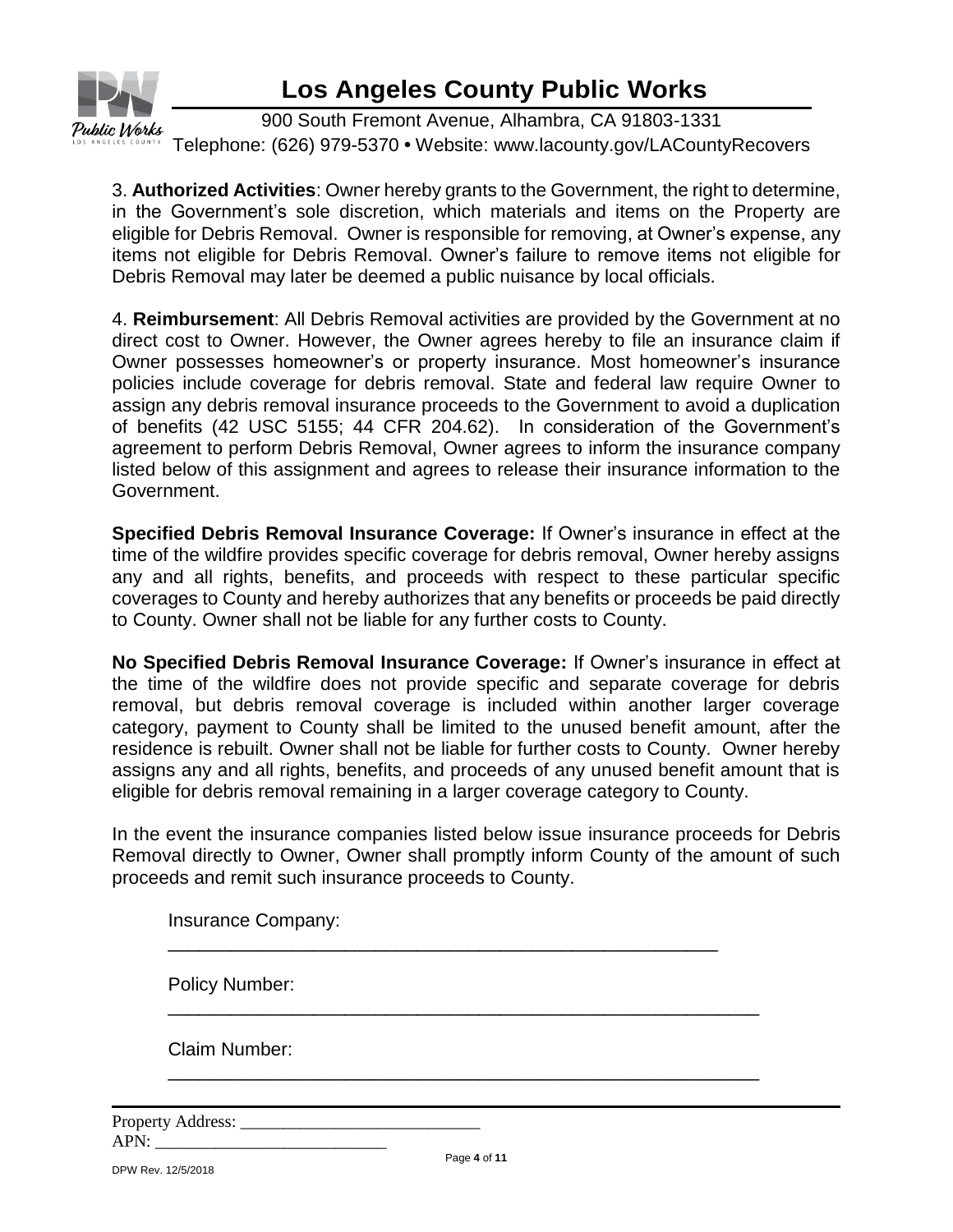

900 South Fremont Avenue, Alhambra, CA 91803-1331 Telephone: (626) 979-5370 **•** Website: www.lacounty.gov/LACountyRecovers

\_\_\_\_\_\_\_\_\_\_\_\_\_\_\_\_\_\_\_\_\_\_\_\_\_\_\_\_\_\_\_\_\_\_\_\_\_\_\_\_\_\_\_\_\_\_\_\_\_\_\_\_\_\_\_\_\_

\_\_\_\_\_\_\_\_\_\_\_\_\_\_\_\_\_\_\_\_\_\_\_\_\_\_\_\_\_\_\_\_\_\_\_\_\_\_\_\_\_\_\_\_\_\_\_\_\_\_\_\_\_\_\_\_\_

\_\_\_\_\_\_\_\_\_\_\_\_\_\_\_\_\_\_\_\_\_\_\_\_\_\_\_\_\_\_\_\_\_\_\_\_\_\_\_\_\_\_\_\_\_\_\_\_\_\_\_\_\_\_\_\_\_

\_\_\_\_\_\_\_\_\_\_\_\_\_\_\_\_\_\_\_\_\_\_\_\_\_\_\_\_\_\_\_\_\_\_\_\_\_\_\_\_\_\_\_\_\_\_\_\_\_\_\_\_\_\_\_\_\_\_

\_\_\_\_\_\_\_\_\_\_\_\_\_\_\_\_\_\_\_\_\_\_\_\_\_\_\_\_\_\_\_\_\_\_\_\_\_\_\_\_\_\_\_\_\_\_\_\_\_\_\_\_

\_\_\_\_\_\_\_\_\_\_\_\_\_\_\_\_\_\_\_\_\_\_\_\_\_\_\_\_\_\_\_\_\_\_\_\_\_\_\_\_\_\_\_\_\_\_\_\_\_\_

\_\_\_\_\_\_\_\_\_\_\_\_\_\_\_\_\_\_\_\_\_\_\_\_\_\_\_\_\_\_\_\_\_\_\_\_\_\_\_\_\_\_\_\_\_

Agent's Name:

Agent's Phone / e-mail:

Secondary Insurance, or personal property insurance for other damaged items on the Property: Insurance Company:

Policy Number:

Claim Number:

Agent's Name:

Agent's Phone / Email:

If Owner does not have homeowner's or other similar insurance, Owner certifies under penalty of perjury by his/her signature below that no insurance coverage for the costs of fire debris removal at the Property was in effect at the time of the wildfire:

 $\overline{\phantom{a}}$  , and the contribution of the contribution of the contribution of the contribution of the contribution of the contribution of the contribution of the contribution of the contribution of the contribution of the Owner's signature Date Date

Any property sold prior to the issuance of the cleanup certification will require a new ROE from the buyer of the property before it can be included in the Government's program. A claim for insurance proceeds for work completed prior to the property transfer will be billed to the insurance company listed above if applicable.

5. **Waiver of Liability:** Owner acknowledges that the Government's decisions about when, where, and how to provide Debris Removal services on Owner's property are discretionary functions. Owner hereby acknowledges that the Government is not liable for any claim based on the exercise or performance, or failure to exercise or perform, a discretionary function, and promises not to make such a claim. **Owner further releases and agrees to hold and save harmless the Government from all liability for any** 

| <b>Property Address:</b> |  |
|--------------------------|--|
| APN:                     |  |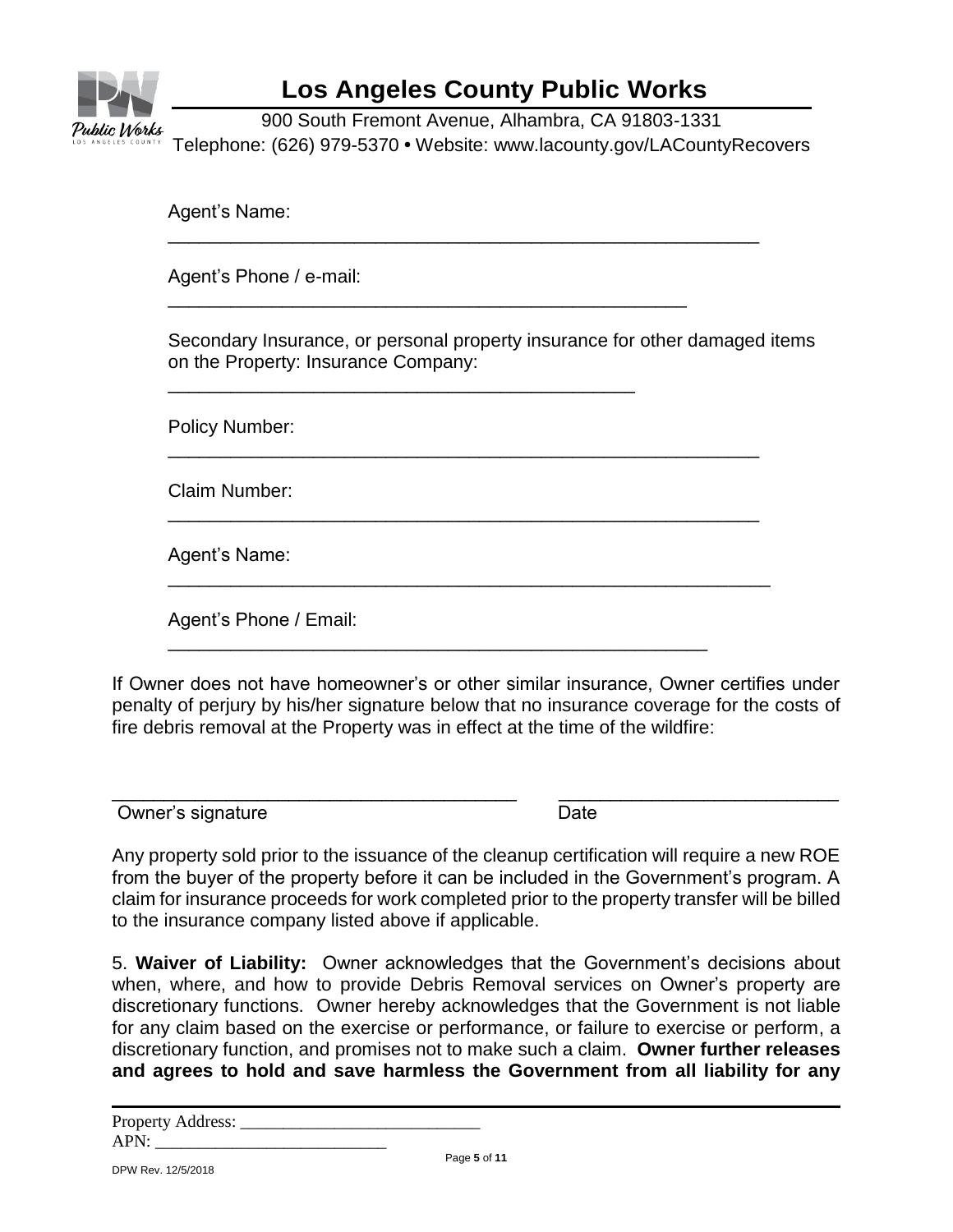

900 South Fremont Avenue, Alhambra, CA 91803-1331 Telephone: (626) 979-5370 **•** Website: www.lacounty.gov/LACountyRecovers

**damage or loss whatsoever that may occur during or after performance of the Government's Debris Removal activities. Please also see paragraph 9, below**. Owner therefore waives any claims or legal action against the Government. This indemnification is required by state and federal law, including the California Emergency Services Act, California Government Code section 8655 and the Stafford Act, 42 United States Code, sections 5148 and 5173.

6. **Foundations:** In order to participate in this program, Owner must allow removal of all foundations. Stem walls and retaining walls may be left on a case-by-case basis, as approved by the Operations Chief and/or his or her designee. Owner acknowledges and understands that removal of a foundation may leave a depression in the ground, and that it is Owner's responsibility to fill any depression(s) following the removal of a foundation.

7. **Soil Sampling**: Debris Removal includes taking soil samples in the debris footprint to ensure that all contaminants have been removed. If initial soil samples do not meet the cleanup goals for this project, additional soil will be removed from the debris footprint and more soil samples will be taken. Owner acknowledges and hereby authorizes the Government to remove enough soil to ensure cleanup goals have been met. Owner acknowledges this may leave a depression on the property and that it is Owner's responsibility to fill any depression left on the property.

8. **Markings of Infrastructure Facilities:** Owner agrees to make their best efforts to mark subgrade utility lines (sewer, water, electricity, gas, cable), and to mark the location of septic tanks, wells, or other subgrade structures. Owner should carefully complete the attached *Property Information Form* and append any maps, diagrams, or legible notes that may be useful to the Government's contractor in locating subgrade structures.

9. **Driveway, Roadway and Other Incidental Damage:** Multi-ton excavators must perform much of the demolition, consolidation and loading of fire debris into trucks for removal to appropriate landfills. The scale and weight of this equipment, and the weight of loaded trucks hauling debris out of fire-damaged neighborhoods, often exceeds the design capacity of residential driveways, sidewalks, and roadways. Cracking and damage to asphalt and concrete pavement is a common and often unavoidable consequence, and is therefore considered incidental to Debris Removal. The Government, where feasible, will make reasonable efforts to mitigate such damage. However, by accepting Government Debris Removal at this Property, the Owner acknowledges the risk of such incidental damage as well as responsibility for the cost of any repairs to private property or jointly-owned private roadways that may be caused by Government contractors in the performance of Debris Removal operations. Owner hereby promises to hold and save harmless the Government from any repair claims described above, or any other incidental and unavoidable damage occurring as a result of routine operations.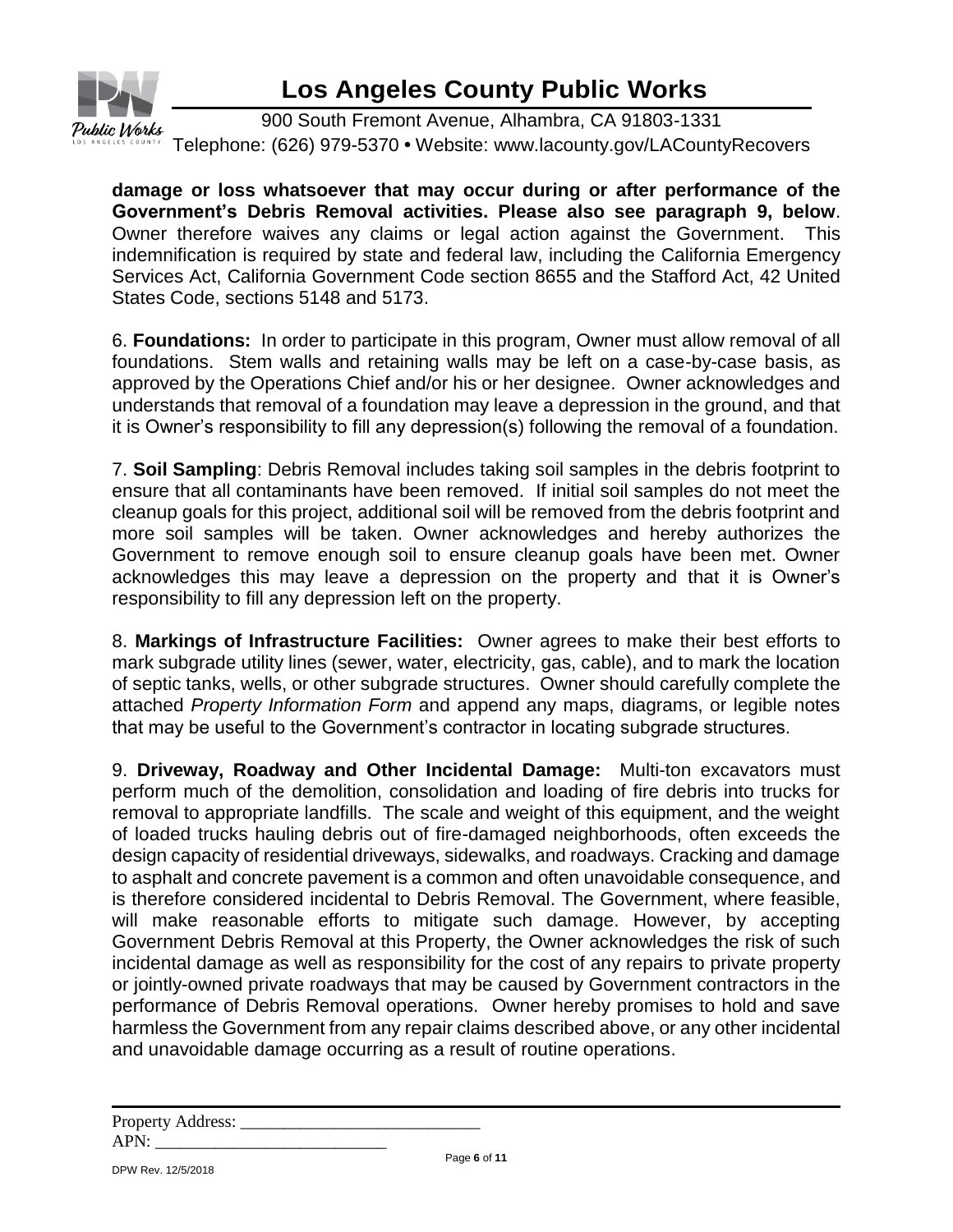

900 South Fremont Avenue, Alhambra, CA 91803-1331 Telephone: (626) 979-5370 **•** Website: www.lacounty.gov/LACountyRecovers

10**. Damage to Improved Property:** Debris and ash removal crews will attempt to minimize impacts to improved property that was not damaged by the fire. The California Governor's Office of Emergency Services Operations Chief *may*, in their sole discretion, authorize attempted repair or replacement of improved property that was negligently damaged during the Debris Removal operations. However, Owner acknowledges paragraphs 5 and 9 of this ROE limit the liability of the Government and their contractors.

11. **Modification**: The provisions of this ROE may not be modified. Owner may cancel this ROE only by submitting an executed *Withdrawal Form* to the County (see Page 11).

12. **Submission by email attachment.** In lieu of personal deliver, Owner(s) may elect, at his/her own option and at his/her own risk, to transmit to County by email attachment a complete, legible, and fully executed Right of Entry Permit and (as applicable) an Owner Authorization to Designate Agent form. Owner(s) is responsible to ensure complete, legible, timely, and accurate transmission of such documents, and County shall not be held responsible for any errors or omissions related to electronic transmission, including but not limited to errors resulting from failed or delayed transmission, delays resulting from SPAM filters, electronic communication equipment, inability to open attached documents, or other failure of County to timely receive and act upon these documents.

Email (attached as PDF): **woolseyfire@dpw.lacounty.gov**

13. **Fraudulent or Willful Misstatement of Fact**: An individual who fraudulently or willfully misstates any fact in connection with this agreement may be subject to penalties under state and federal law, including civil penalties, imprisonment for not more than five years, or both, as provided under 18 United States Code, section 1001.

| Printed name of Owner or Agent    |                                  |
|-----------------------------------|----------------------------------|
|                                   |                                  |
| Signature of Owner or Agent       | Date                             |
|                                   |                                  |
| Phone number of Owner or Agent    | E-mail address of Owner or Agent |
|                                   |                                  |
| Mailing address of Owner or Agent |                                  |
| Property Address:                 |                                  |
|                                   |                                  |

 $APN$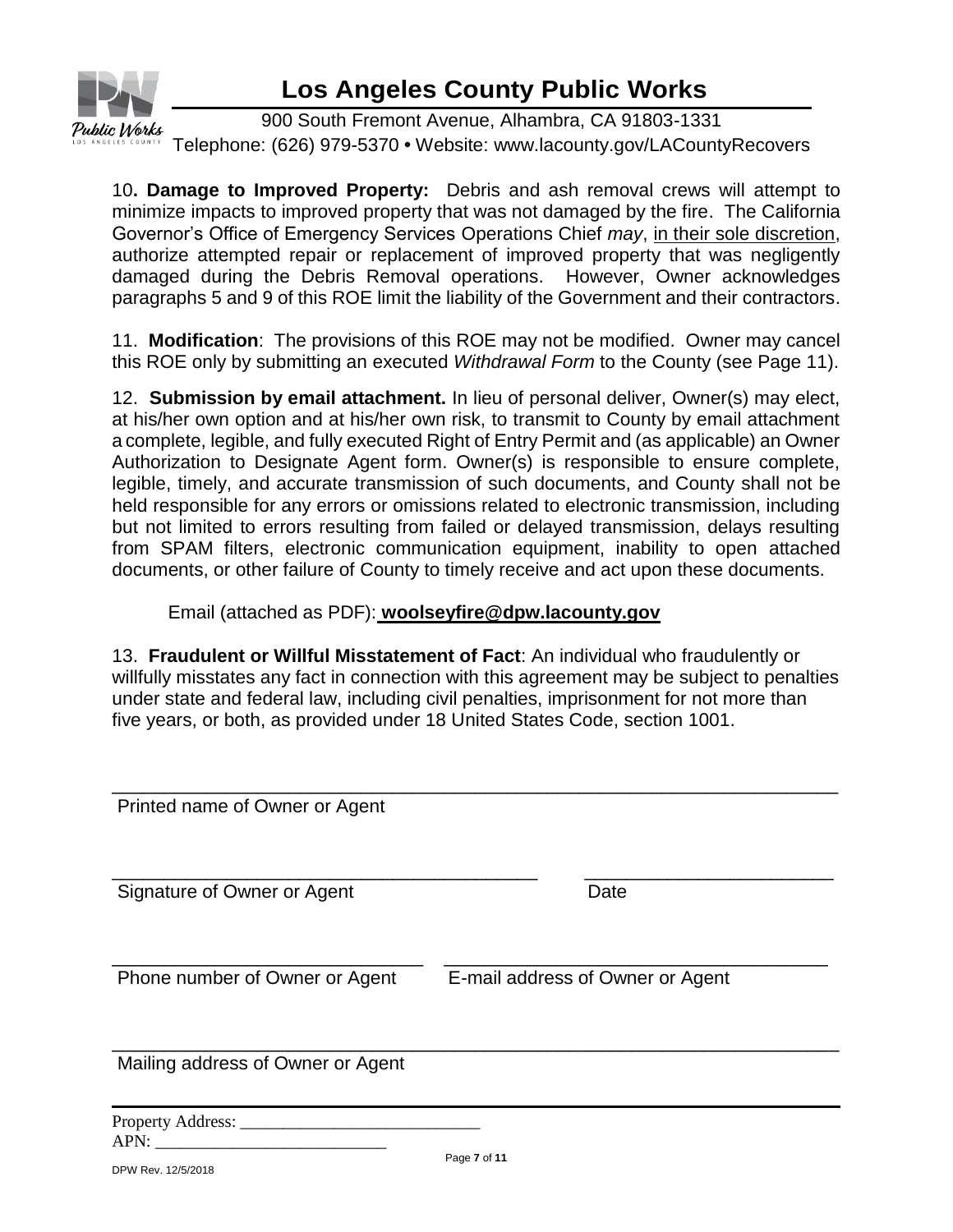

900 South Fremont Avenue, Alhambra, CA 91803-1331 Telephone: (626) 979-5370 **•** Website: www.lacounty.gov/LACountyRecovers

#### **Approved by County of Los Angeles and verification that the Property, APN, and Owner are accurate and meet the eligibility requirements of program:**

\_\_\_\_\_\_\_\_\_\_\_\_\_\_\_\_\_\_\_\_\_\_\_\_\_\_\_\_\_\_\_\_\_\_\_\_\_\_\_\_\_\_\_\_\_\_\_\_\_\_\_\_\_\_\_\_\_\_\_\_\_\_\_\_\_\_\_\_\_\_

\_\_\_\_\_\_\_\_\_\_\_\_\_\_\_\_\_\_\_\_\_\_\_\_\_\_\_\_\_\_\_\_\_\_\_\_\_\_\_\_\_\_\_\_\_ \_\_\_\_\_\_\_\_\_\_\_\_\_\_\_\_\_\_\_

Title and Printed name of County Representative

Signature of County Representative **Date** Date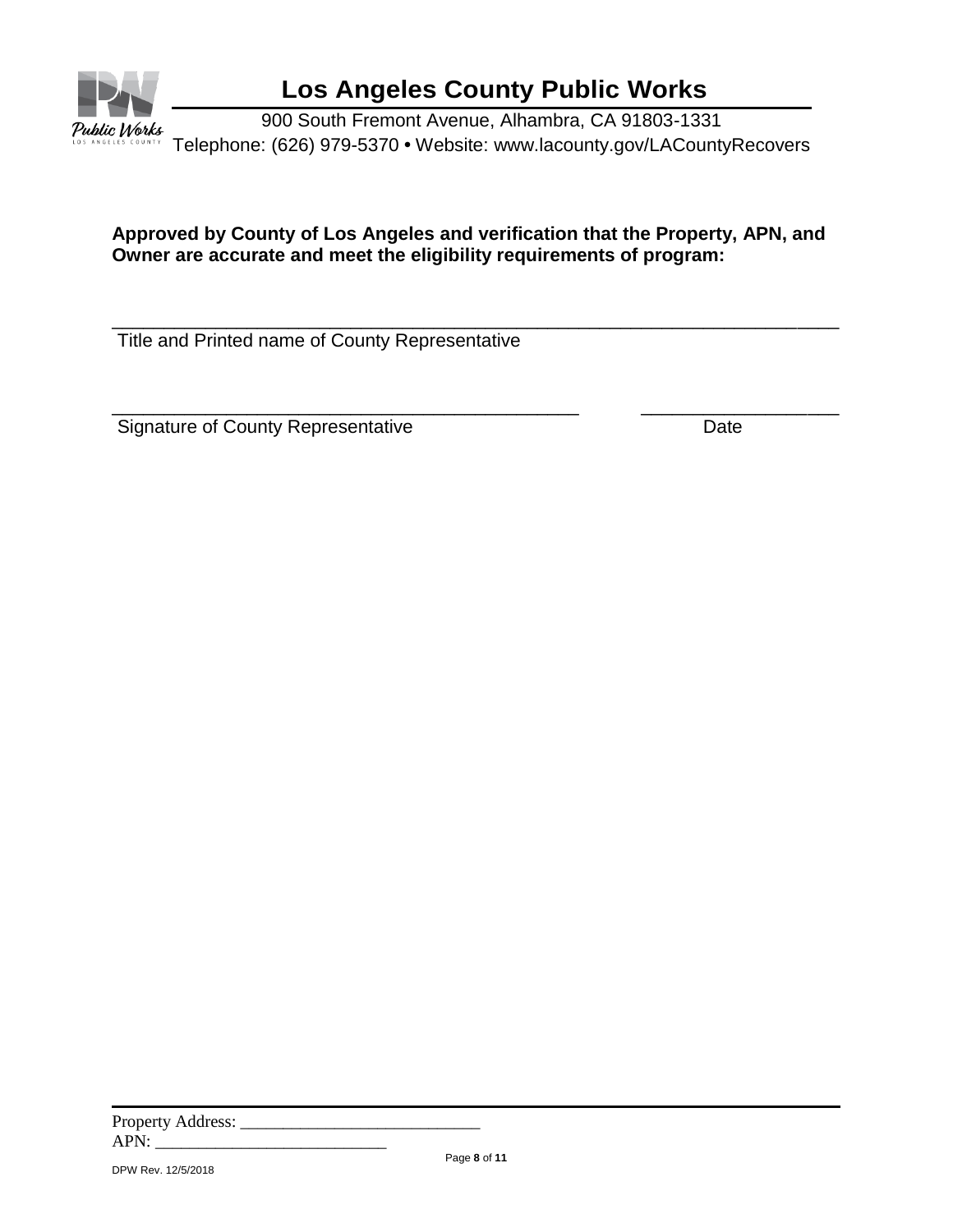

900 South Fremont Avenue, Alhambra, CA 91803-1331 Telephone: (626) 979-5370 **•** Website: www.lacounty.gov/LACountyRecovers

#### **Disaster Debris Removal Program Property Information**

#### **Please identify all that apply on the Property:**

| <b>Vehicles</b>        | Location | <b>Description</b> | <b>Comments</b> |
|------------------------|----------|--------------------|-----------------|
|                        |          |                    |                 |
| Car                    |          |                    |                 |
|                        |          |                    |                 |
| <b>Boat or Trailer</b> |          |                    |                 |
|                        |          |                    |                 |
| Other vehicles         |          |                    |                 |
|                        |          |                    |                 |
| Other:                 |          |                    |                 |

| <b>Underground</b><br><b>Tanks</b> | <b>Location</b> | <b>Construction</b><br>Date (If Known) | <b>Comments</b> |
|------------------------------------|-----------------|----------------------------------------|-----------------|
| Septic <sup>1</sup>                |                 |                                        |                 |
| Fuel/Oil <sup>2</sup>              |                 |                                        |                 |
| Water                              |                 |                                        |                 |
| Other:                             |                 |                                        |                 |

1. Septic tanks will be pumped of all waste as part of the debris removal project only if they posed a hazard to crews.

2. Owner must provide documentation of ownership for large propane tanks to be removed.

| <b>Underground</b><br><b>Structures</b> | Location | <b>Construction</b><br>Date (If Known) | <b>Comments</b> |
|-----------------------------------------|----------|----------------------------------------|-----------------|
|                                         |          |                                        |                 |
| <b>Basement</b>                         |          |                                        |                 |
|                                         |          |                                        |                 |
| <b>Root Cellar</b>                      |          |                                        |                 |
|                                         |          |                                        |                 |
| Other:                                  |          |                                        |                 |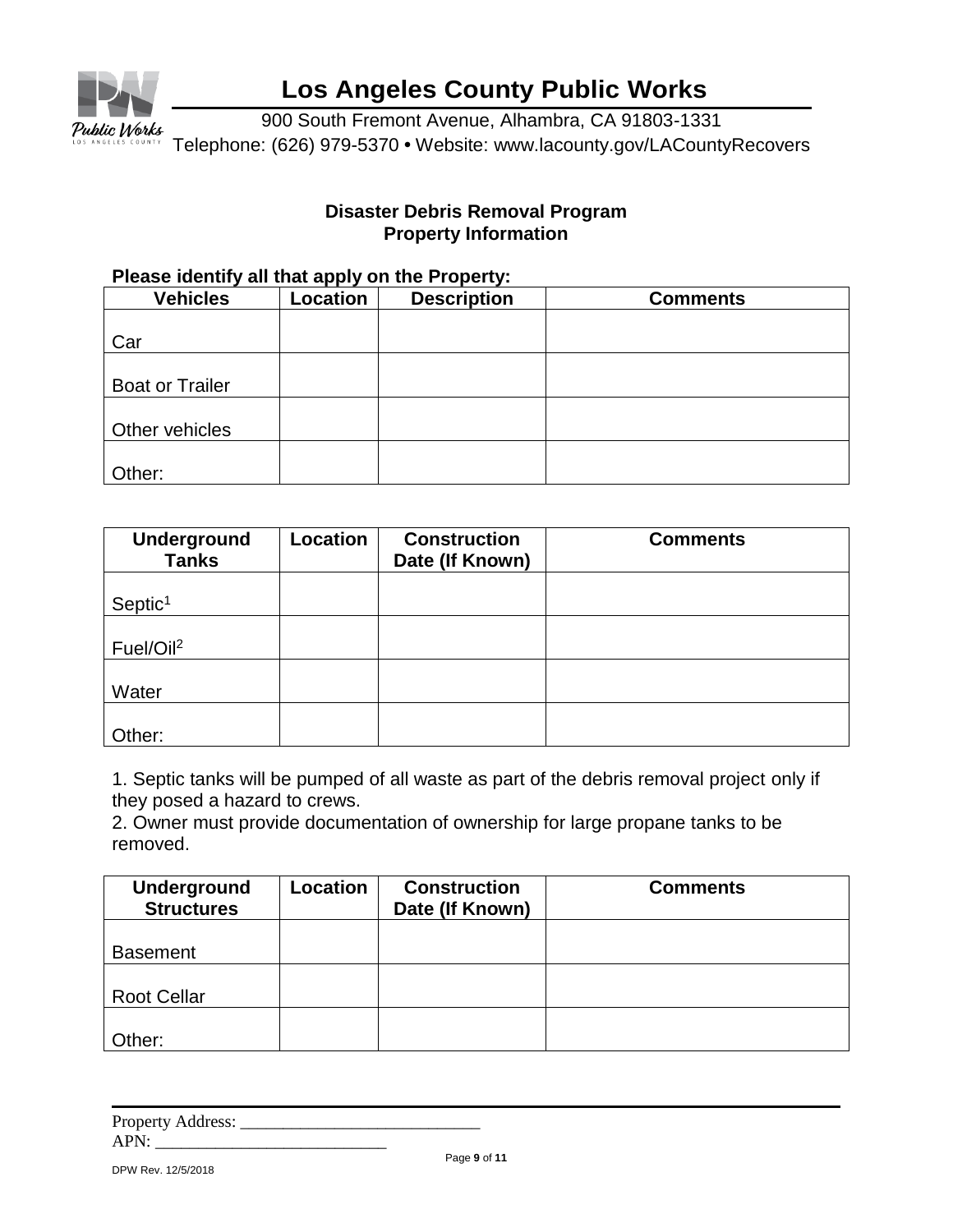

900 South Fremont Avenue, Alhambra, CA 91803-1331 Telephone: (626) 979-5370 · Website: www.lacounty.gov/LACountyRecovers

#### **Special Instruction:**

(i.e. directions to contractors to access the Property or notable items Owner wishes to try to recover):